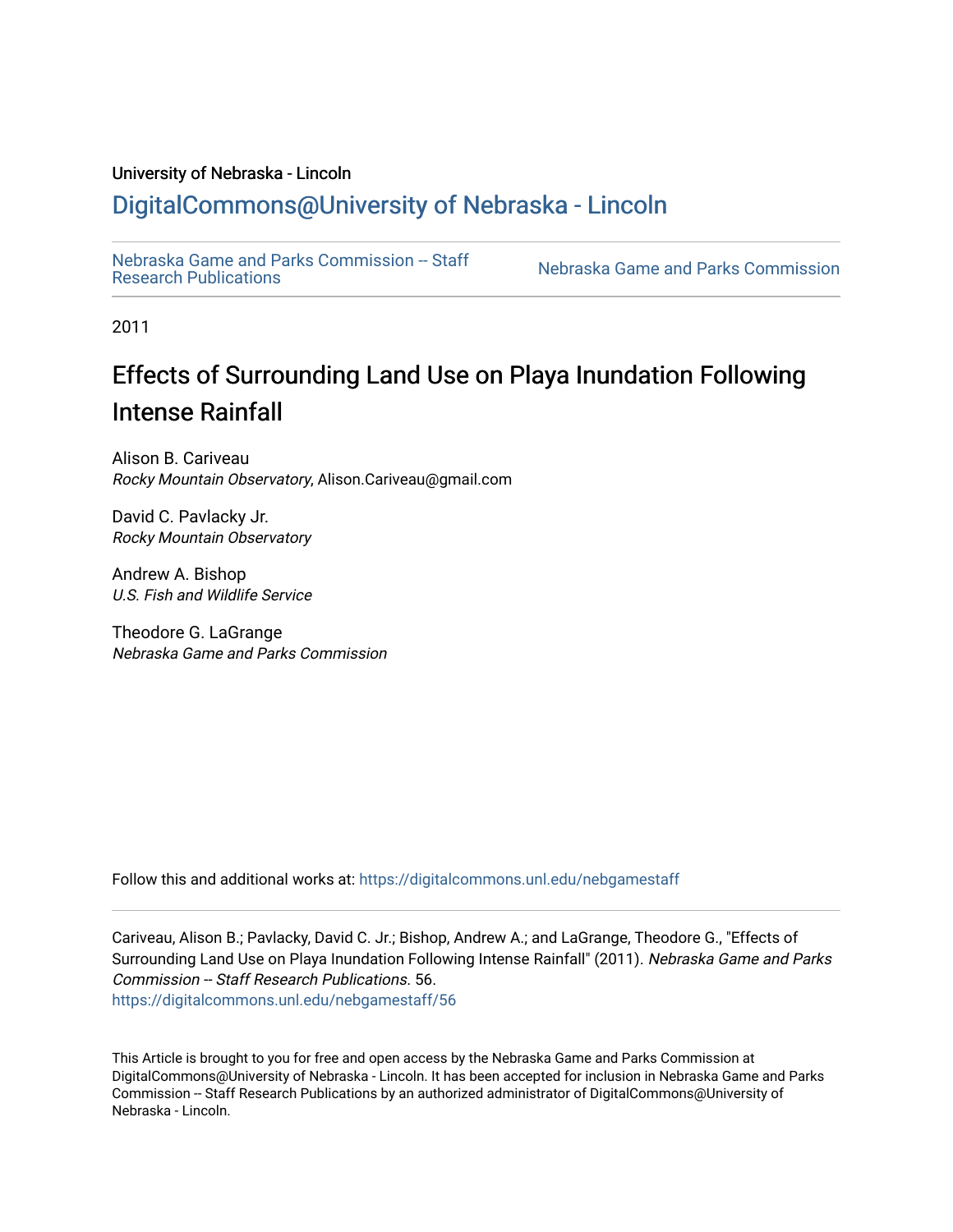#### ARTICLE



## Effects of Surrounding Land use on Playa Inundation following Intense Rainfall

Alison B. Cariveau · David C. Pavlacky Jr. . Andrew A. Bishop . Theodore G. LaGrange

This article is a U.S. government work, and is not subject to copyright in the United States.

Received: 24 February 2010 /Accepted: 29 November 2010 / Published online: 13 January 2011  $\oslash$  Society of Wetland Scientists 2011

Abstract Many isolated wetlands that fill by rainfall, such as playas, have been affected by sedimentation in heavily modified agricultural landscapes. Conservation plantings and buffers reduce sedimentation in wetlands but also may reduce the frequency of inundation. We studied the effects of surrounding landcover on the responses of playas in southwestern Nebraska to heavy rain events using aerial photography, ground surveys, and GIS landscape analyses. Using a generalized linear mixed model, we found that playas in rangeland were more likely to become inundated than playas in cropland, and both were more likely to become inundated than playas in fields enrolled in USDA's Conservation Reserve Program (CRP), typified by tall, dense grasses. Inundation was also positively related to rainfall amount and playa size. Our results highlight the significance of maintaining playas in native prairie and underscore the importance of planting and managing appropriate mixes of native shortgrass and/or mixed-grass prairie species surrounding playas to mimic the vegetative structure of native prairie. In light of historic wetland losses, a reduction in the probability of flooding for

A. B. Cariveau  $(\boxtimes) \cdot$  D. C. Pavlacky Jr. Rocky Mountain Bird Observatory, 14500 Lark Bunting Lane, PO Box 1232, Brighton, CO 80603, USA e-mail: Alison.Cariveau@gmail.com

A. A. Bishop United States Fish and Wildlife Service, Rainwater Basin Joint Venture, 2550 N. Diers Ave. Suite L, Grand Island, NE 68801, USA

T. G. LaGrange Nebraska Game and Parks Commission, P.O. Box 30370, Lincoln, NE 68503, USA

individual playas in CRP must be weighed against the protection from sedimentation that buffers afford wetlands in cropland and other beneficial influences of CRP in the landscape.

Keywords Conservation Reserve Program . Herbaceous buffer. Hydrology . Infiltration . Nebraska . Runoff . Sedimentation

#### Introduction

Playas are shallow seasonal wetlands of the short- and mixedgrass regions of the Great Plains that become inundated after heavy rainfall events (Bolen et al. [1989;](#page-8-0) Smith [2003](#page-9-0)). Playas provide important wetland functions, including flood mitigation, capturing and filtering surface runoff, recharging the Ogallala aquifer, and enhancing biodiversity (Haukos and Smith [1994;](#page-9-0) Pezzolesi et al. [1998;](#page-9-0) Smith [2003\)](#page-9-0). Characteristic wet-dry cycles produce rich vegetative and insect resources for migrating waterfowl, shorebirds, and other wetland-dependent species (Davis and Smith [1998](#page-9-0); Haukos et al. [2006](#page-9-0); Baar et al. [2008\)](#page-8-0). Embedded in agricultural landscapes, sedimentation is considered the primary threat to playa persistence (Luo et al. [1997\)](#page-9-0), with an estimated 70% of playas degraded due to sedimentation (Smith [2003\)](#page-9-0). Sedimentation effects may be reduced by planting grassland buffers surrounding wetlands in farmed landscapes (Skagen et al. [2008\)](#page-9-0) using soil conservation programs such as the United States Department of Agriculture's (USDA) Conservation Reserve Program (CRP). However, the thick vegetation often associated with conservation plantings and buffers can decrease overland flows, as has been found in prairie pothole wetlands (Euliss and Mushet [1996](#page-9-0); van der Kamp et al. [2003;](#page-9-0) Detenbeck et al. [2002](#page-9-0)). This creates a potential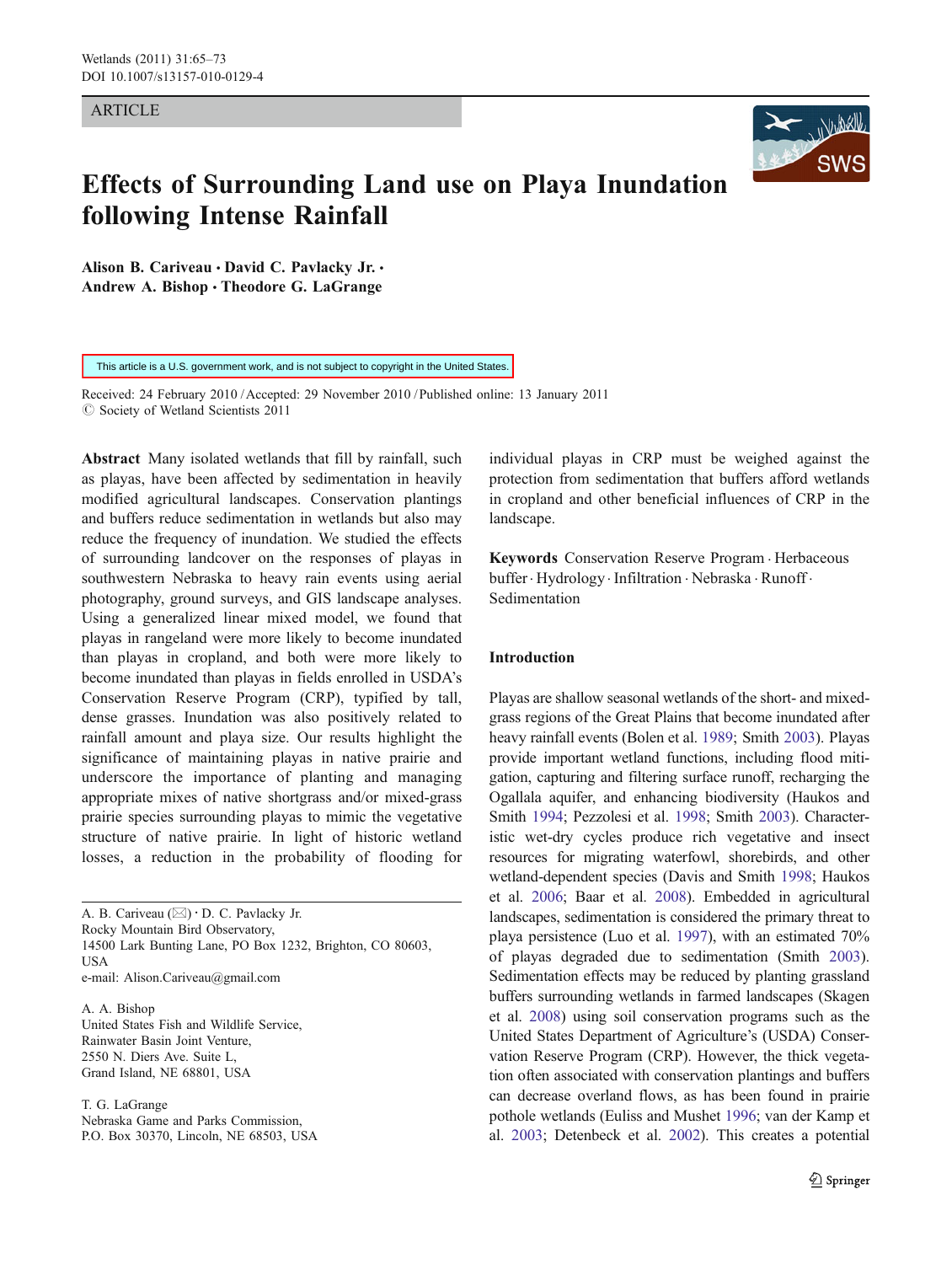conservation dilemma: conservation plantings and buffers intended to reduce sedimentation also may reduce the frequency of inundation due to capture of surface runoff or higher infiltration rates (Melcher and Skagen [2005](#page-9-0); Skagen et al. [2008\)](#page-9-0). While studies of flow rates in experimental settings are quite informative (Van Dijk et al. [1996](#page-9-0); Abu-Zreig et al. [2004](#page-8-0)), landscape studies employing empirical data enable us to study multiple factors associated with wetland inundation. We studied the responses of playas to heavy rain events in southwestern Nebraska using aerial photography, ground surveys, and Geographic Information System (GIS) analyses. Our main objective in this study was to determine the effect of dominant surrounding landcover on playa inundation.

#### Methods

#### Study Area

The study took place in the Southwest Playa Wetland Complex (see Fig. [1](#page-3-0)) of southwestern Nebraska (LaGrange [2005\)](#page-9-0), encompassing  $14,385 \text{ km}^2$  within the South-Central Semi-Arid Prairie Ecoregion (Commission for Environmental Cooperation [1997](#page-9-0)). This region consists of flat to gently rolling topography, with infrequent canyons and sand-sage hills. The dominant native vegetation is shortgrass and mixed-grass prairie composed of blue grama (Bouteloua gracilis), buffalo grass (Buchloe dactyloides), and western wheatgrass (Pascopyrum smithii). Irrigated and dry-land agriculture and livestock grazing are the primary land uses. Elevation ranges from 900 m to 1,650 m, mean monthly temperature from −4°C to 24°C and annual precipitation ranges from 38 cm to 51 cm (Birdsall and Florin [1998](#page-8-0)).

#### Playa Dataset

We defined playas following Smith ([2003\)](#page-9-0) as clay-lined, shallow, depressional recharge wetlands formed through wind, wave, and/or dissolution processes, each contained within its own watershed. The clay fraction of playa basin soils usually exceeds 50%, frequently >80% at the playa center (Smith [2003\)](#page-9-0). By definition, playas only receive water from precipitation and runoff, and in this region, playas are typically temporary or seasonal, some with dry periods that can extend for years.

To map ephemeral wetlands such as playas, previous efforts have successfully located greater numbers of these wetlands by combining data sources such as National Wetlands Inventory (NWI; USFWS [1982\)](#page-9-0) with soils surveys, satellite imagery, and aerial photography (e.g., Guthery and Bryant [1982;](#page-9-0) Tiner [2005](#page-9-0); Dick and McHale [2007](#page-9-0); Bowen et al. [2009,](#page-8-0) [2010](#page-8-0)). To make a dataset of possible playa locations, we worked with the Playa Lakes Joint Venture (PLJV) and the United States Fish and Wildlife Service (USFWS) to combine several data sources into a GIS dataset  $(n=15,812)$ . We began with NWI data, from which we included seasonal or temporary palustrine wetlands and excluded riverine systems and wetlands created by dams. Secondly, because most playas have clay soils in their basins we identified additional potential playa locations by finding hydric playa soils in the Soil Survey Geographic Database (SSURGO, USDA [1995](#page-9-0)). In Nebraska, Scott and Lodgepole soils were identified as the hydric soils most commonly underlying playas (LaGrange et al. [2005\)](#page-9-0). Third, we incorporated playas identified in Landsat satellite imagery from wet periods between 1986 and 2000 (Ducks Unlimited, Inc [2003](#page-9-0)). Water was identified by using a wetness index distinguishing an infrared band from a visible green band, and all features less than 0.4 ha in size were removed. Playas were distinguished from other features by applying a functional definition of "surficially isolated" wetlands. Water features that intersected with the "route.drain" file (e.g., streams, rivers, canals) from the National Hydrography Dataset (USGS [2000](#page-9-0)) were removed. Playas in this cumulative probable inventory were then validated through a photo-interpretation process. This review was completed at the 1:5000 scale using the National Aerial Imagery Program (NAIP) 2-m resolution imagery (USDA Farm Service Agency (FSA) Aerial Photography Field Office (APFO) [2006a\)](#page-9-0). Non-playas were removed, as identified by association with rivers, streams, dams, water treatment plants, or other structures. Occasionally, additional polygons were identified through review of the NAIP or the color infrared (CIR) imagery derived from aerial flights conducted for this study. Finally, we added a small number of locations identified during fieldwork, when those locations matched wetland footprints in the imagery; field locations taken with a Global Positioning System (GPS) were related to NAIP imagery and then playas were drawn using editing tools in ArcGIS 9.1 (ESRI [2005](#page-9-0)).

Rainfall Monitoring and Aerial Surveys

To identify areas of heavy rainfall appropriate for aerial flight surveys, we monitored daily rainfall using the National Weather Service (NWS) Gridded Rainfall Data [\(http://www.](http://www.srh.noaa.gov/rfcshare/precip_analysis_new.php) [srh.noaa.gov/rfcshare/precip\\_analysis\\_new.php\)](http://www.srh.noaa.gov/rfcshare/precip_analysis_new.php). We selected flight areas that experienced greater than 5 cm rainfall within 24 h or greater than 10 cm within a week; these areas also needed to encompass a minimum of 40 potential playa locations distributed within cropland, rangeland, and planted grassland (e.g., Conservation Reserve Program) cover types.

The first heavy rain event occurred on 8 August 2006, when 5–10 cm of rain fell in 48 h, over an area covering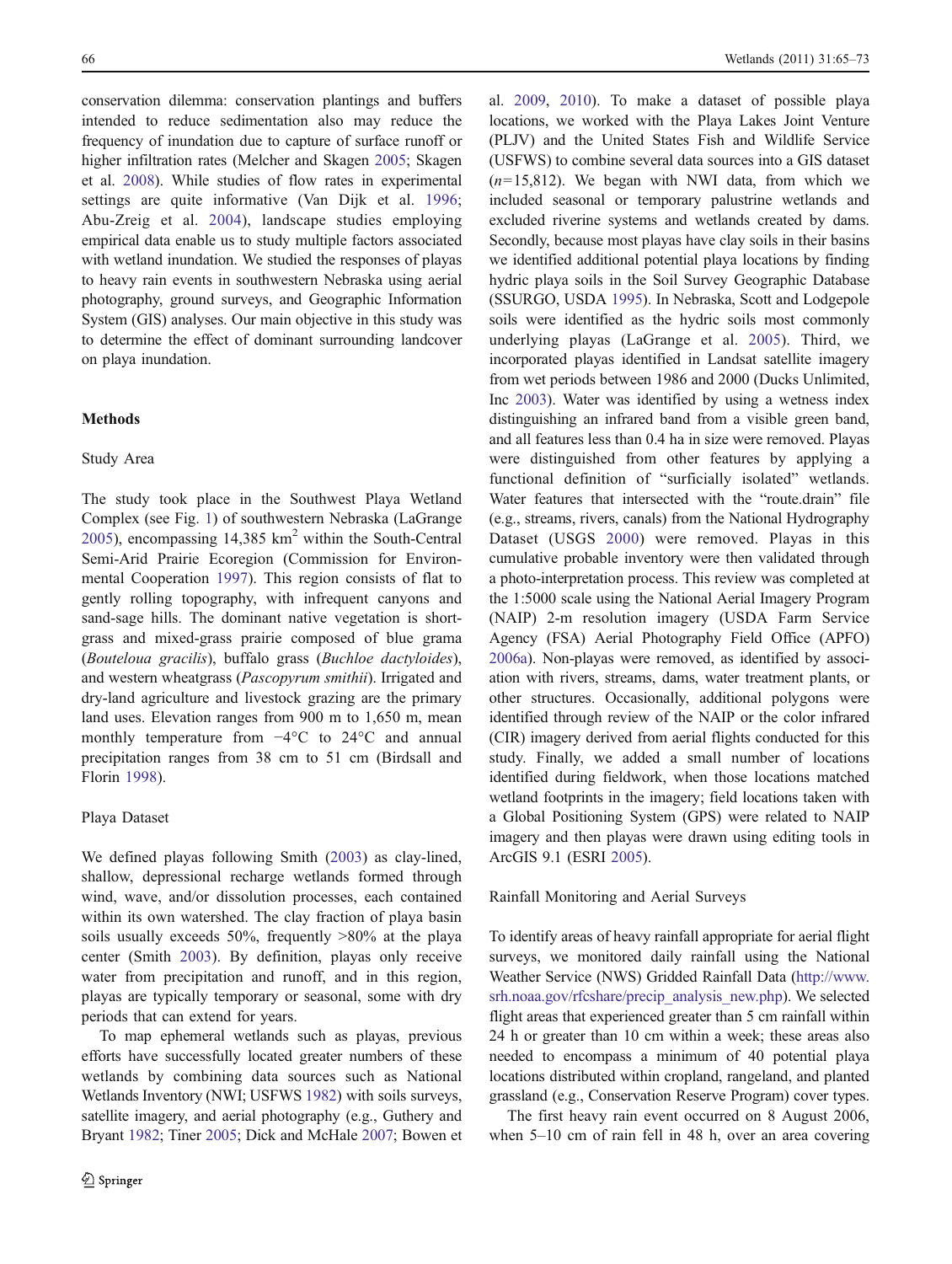<span id="page-3-0"></span>

approximately  $627 \text{ km}^2$  in Chase, Hayes, and Perkins counties. On 14 August 2006, a Cessna 172 was used to obtain aerial imagery of four sample units (blocks) totaling  $319 \text{ km}^2$  (see Fig. 1) and reflecting a gradient from 3.8 to 10 cm of rainfall. Blocks were selected for moderate to high playa densities, to represent the rainfall gradient, and to include landcover types including cropland, planted grassland (e.g., CRP), and rangeland. The second monitored rain event occurred on 23 May 2008, when as much as 10 cm fell in Perkins County. On 31 May 2008, 156  $km^2$  was flown in two blocks (Fig. 1), encompassing playas receiving 2.8–10.7 cm rainfall. Based upon reports from collaborators in the field, wetlands in both of these areas held no surface water prior to these two rain events. During both flights,  $1-m^2$  CIR imagery of playa basins was collected using an Applanix Trimble Digital Sensor System (DSS-439).

We estimated the amount of precipitation received at each wetland using NWS Gridded Rainfall Data (4 km grid) that we compiled and summed over the days from the initial rain event through the flight date. We used the Geostatistical Analyst extension in ArcGIS (ESRI [2005\)](#page-9-0) and Ordinary Kriging (Cressie [1988\)](#page-9-0) to interpolate the summed Gridded Rainfall Data. We then used the Zonal Statistics Hawth's Tools extension (Beyer [2004\)](#page-8-0) to estimate the mean preceding precipitation for each playa polygon. This approach allowed us to measure the total amount of precipitation received by each playa over 10 days preceding the flight, which included the heavy rainfall events described above. While interpolated for the wetland, this rainfall estimate was used to represent the rainfall in its watershed.

To assess inundation, an experienced photo-interpreter delineated the amount of ponded water visible in the CIR photography and associated it with potential playas in the GIS dataset. We estimated the percent full as proportion of the playa basin filled with water by dividing the flooded area by the area of the mapped potential playa polygon. Areas of ponded water that appeared to be playas but did not intersect a potential playa polygon were considered to be new and were added to the dataset. We calculated mean percent full for all playas in each year as well as for wet playas in each year.

#### Local and Watershed GIS Analyses

We estimated parameters for several variables that we expected to affect inundation, at both the local and watershed scales using ArcGIS (ESRI [2005](#page-9-0)). We determined playa size (area) as the size of the polygon in GIS, which was determined by the maximum footprint (external edge) for potential playas predicted by multiple datasets (Table [1](#page-4-0)).

To understand the effects of adjacent landcover on playa hydrology, we determined the dominant landcover type (rangeland, cropland, or CRP) for 100 m surrounding each playa and also at the scale of the watershed (described below; Table [1\)](#page-4-0). We used the Thematic Raster Summary Hawth's Tools extension (Beyer [2004](#page-8-0)) in ArcGIS (ESRI [2005](#page-9-0)) to extract these data from the PLJV landcover layer (PLJV [2006\)](#page-9-0), a compilation of various landcover data sources. Cropland and CRP coverage in the PLJV landcover were based on the Common Land Unit (CLU) layer, produced and maintained by the USDA Farm Service Agency (USDA FSA APFO [2006b](#page-9-0)). Rangeland coverage included native grassland and shrubland classes from the Ecological Systems layer for Nebraska produced by NatureServe (Comer et al. [2003](#page-9-0)).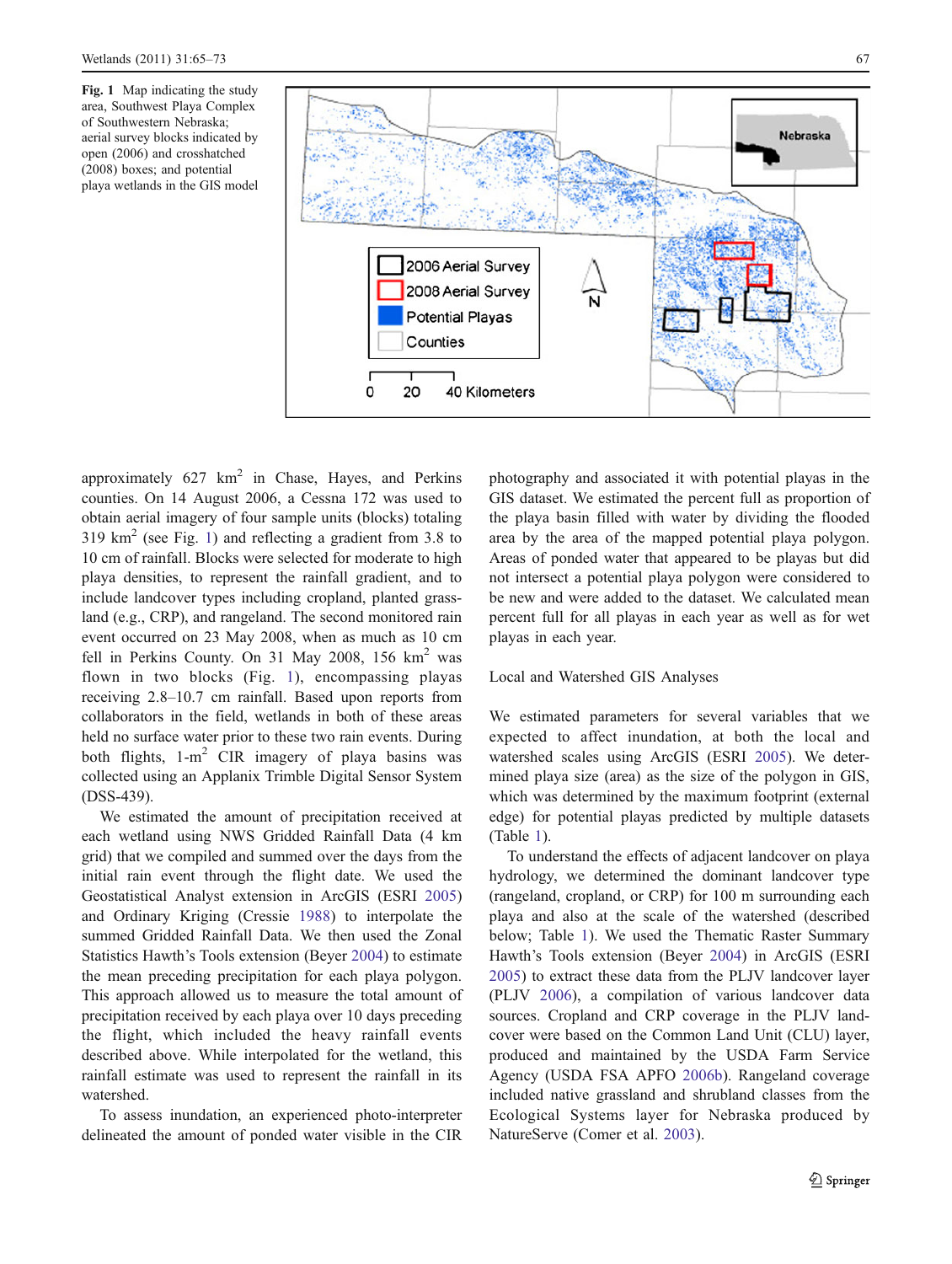<span id="page-4-0"></span>We were also interested in potential effects of characteristics of the playa watersheds, the areas that provide surface flows to the playas following rainfall. However, watershed sizes and boundaries could not be determined for all of the playas in the study because United States Geological Survey quadrangle maps and 10-meter digital elevation models provided insufficient topographic detail in this relatively flat environment. Therefore, we developed a predictive model of watershed sizes based on 48 playas located within our survey area for which watershed sizes were estimated by local Natural Resources Conservation Service (NRCS) personnel using GIS, topographic features, and local knowledge. Areas within watersheds that were hydrologically isolated from the playa by roads, impoundments, or other impediments were subtracted from the final watershed sizes so the watersheds reflected current drainage areas. The size of the watersheds was modeled as a function of loge(Playa Hectares) using a generalized linear model with the normal distribution and log link function (PROC GENMOD, SAS Institute [2008](#page-9-0)). The resulting equation for estimating the area (ha) of playa watersheds was  $log_e(y)$ =  $2.91+0.55$ [log<sub>e</sub>(Playa Hectares)]. This equation was then applied to estimate the watershed areas for the full set of playas in our study. To generate the bounding regions of playa watersheds, we used the equation for the area of a circle to calculate the radii of each playa and each watershed. We subtracted the radius of each playa from the radius of each watershed, and used the difference of the radius as the buffer distance from the edge of the playa. This produced bounding regions for playa watersheds of appropriate dimensions, assuming the watersheds were the same shape as the playa wetlands.

We estimated the relative permeability of soils in the watersheds by using the surface soil records in SSURGO (USDA [1995](#page-9-0)). The soil data were extracted using radii based on the predicted watershed size. The percentage of texture class was calculated using the area of each watershed (Table 1). Soil types were categorized into loamy (low permeability) or sandy (high permeability) types for analysis.

#### Road Surveys

For roadside visits, we selected potential playa locations from the GIS dataset that had edges within 100 m of roads in the flight survey areas. We documented the relative wetness of playas by classifying the extent of standing water within the playa basin based on visual inspection. We categorized the inundation status of playas as:  $> 100\%$  full, e.g., water conspicuously beyond typical basin edge; 51–100% areal extent covered by standing water; 1–50% areal extent covered by standing water; or dry. We recorded the surrounding landcover to 100 m around edges of the playa as cropland, CRP (typically tall-statured, planted grasslands), rangeland (typically grazed native prairie), or other. We used these field data to compare with the values derived from the aerial photography.

#### Statistical Analyses

We analyzed the inundation status of 1,744 playas from the 2006 and 2008 photography. To verify the accuracy of inundation assessment, we determined the concurrence of our road-based assessments of playa hydrology with interpretation of the aerial photography for 84 playas.

To estimate the probability that a playa contained ponded water, hereafter referred to as "inundated," we coded all playas that were at least 1% full as one and those that did not fill as zero. Although percent full was estimated as a continuous variable, 74% of the playas in our dataset were completely full or completely empty. The large number of 0% and 100% values precluded our use of models based on common continuous distributions, such as the normal, lognormal, or gamma distributions. Because most playas were either full or dry, and these data were not suitable for continuous distributions, we used the binomial distribution to model the inundation status of playa wetlands in this study.

The inundation status of playas was modeled as a function of covariates using a generalized linear mixed model with the binomial distribution and logit link function

Table 1 Variables used in models to determine effects of surrounding landcover on inundation of playas in southwestern Nebraska. The size of each watershed was estimated as a function of playa size and the

bounding region of the watershed was represented by the corresponding distance from the edge of the playa

| Group         | Variable                           | Description                                                                                                                                                      | Range or Levels   |
|---------------|------------------------------------|------------------------------------------------------------------------------------------------------------------------------------------------------------------|-------------------|
| Precipitation | Precip<br>$log_e(Precip)$          | Rain (cm) received during initial event (Aug $5-14$ , 2006; May $21-30$ , 2008)<br>Natural log of precipitation (cm) at each playa during initial rainfall event | $2.8 - 10.7$ cm   |
| Basin         | Playa size<br>$log_e$ (Playa Size) | Playa area from polygon in the GIS database<br>Natural log of playa size                                                                                         | $< 0.1 - 11.3$ ha |
|               | Landcover (100)                    | Dominant landcover type around playa to 100 m                                                                                                                    | Range, Crop, CRP  |
| Landscape     | Landcover (watershed)              | Dominant landcover type in the estimated watershed                                                                                                               | Range, Crop, CRP  |
|               | Loam                               | Percentage of loamy soil type in the estimated watershed                                                                                                         | $0 - 100\%$       |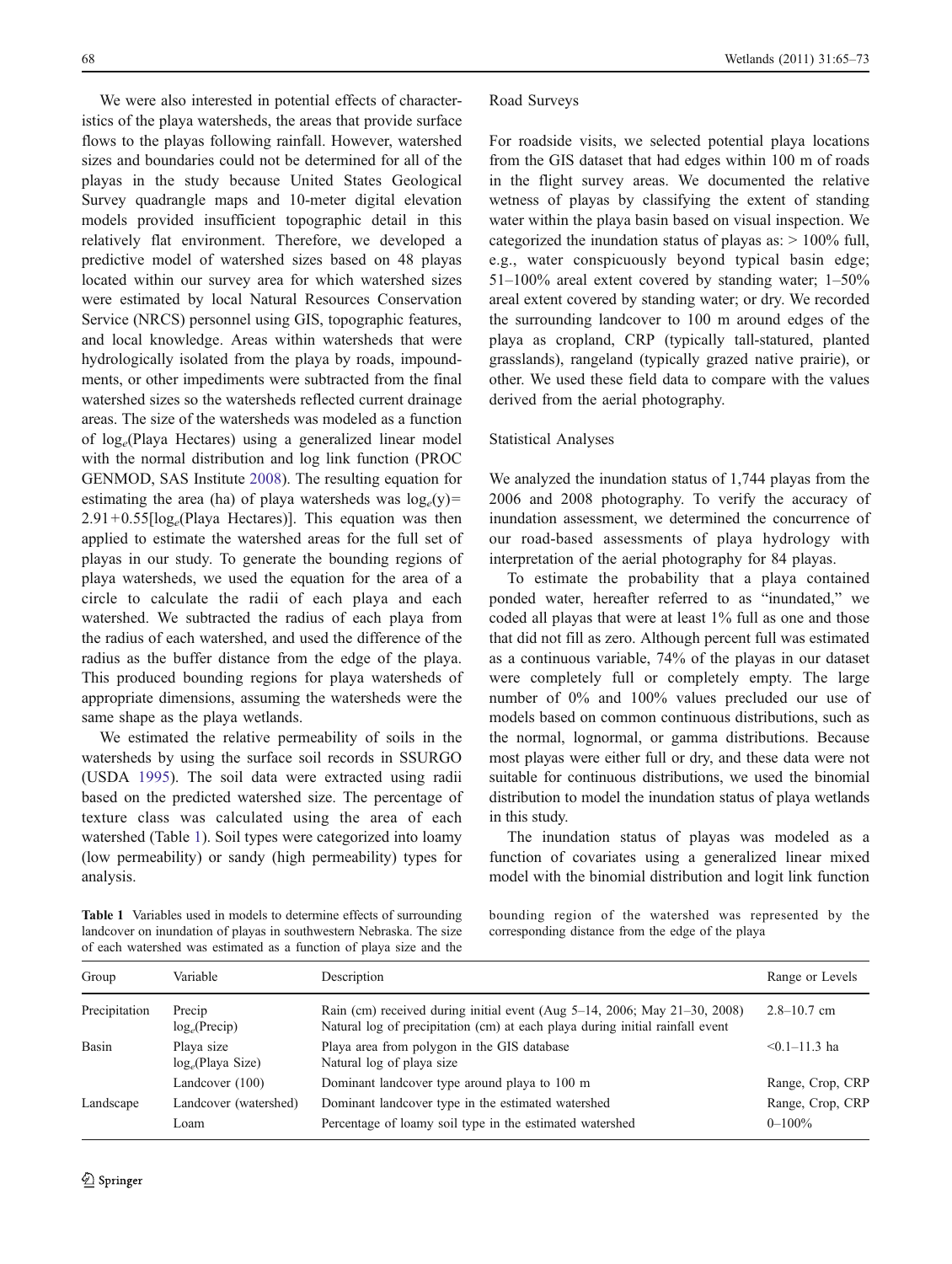(Bolker et al. [2009](#page-8-0); PROC GLIMMIX, SAS Institute [2008\)](#page-9-0). The parameters were estimated using maximum likelihood with Adaptive Quadrature (SAS Institute [2008](#page-9-0)). We followed a sequential model building strategy that first determined the structure for the random effects and then determined the inclusion of precipitation and the local and watershed covariates (Table [1](#page-4-0)). The structure of the random effects was determined by including flight polygon, year, and flight polygon\*year into the full model one at a time. After determining the structure of the random effects, we evaluated all subsets of the local variables  $\lceil \log_e(\text{initial}) \rceil$ precipitation), playa size, landcover (100)] and watershed variables [soil type, landcover (watershed)] (Table [1](#page-4-0)).

We used information-theoretic model selection to estimate the amount of Kullback-Liebler Information lost when models are used to approximate reality (Burnham and Anderson [2002](#page-9-0)). Akaike's Information Criteria adjusted for sample size (AICc) was used to rank the set of candidate models (Burnham and Anderson [2002\)](#page-9-0). The AICc weights  $(w<sub>i</sub>)$  and evidence ratios were used as strength of evidence for the competing models (Burnham and Anderson [2002](#page-9-0)). We used cumulative AICc weights  $[w_{i+}(j)]$  to evaluate the importance of each predictor variable (Burnham and Anderson [2002\)](#page-9-0). We assessed effect sizes by evaluating the 95% confidence intervals for the parameter estimates with respect to zero. We also measured effect sizes using the odds ratio, which is the ratio of the odds of an outcome for one level of a predictor variable to the odds of that outcome for another level of the predictor variable. The odds ratio for a continuous predictor variable corresponds to an increase in the odds of an outcome per unit increase in the predictor variable. In this study, for instance, we measured effect sizes among the landcover types by calculating the ratio of the odds of an inundation event occurring in one landcover type to the odds of it occurring in another landcover type. Finally, we estimated the probability of inundation for the categorical landcover classes using the logit back transformation of the least squares means (SAS Institute [2008\)](#page-9-0).

#### Results

In 2006, 42% of playas became inundated following heavy rainfall; in 2008 53% became inundated. Combining years, our model included 916 inundated playas and 828 that were dry. Including dry playas, the mean percent full was 29.3 (SE=1.4) in 2006 and 42.9 (SE=1.5) in 2008. When depicting the percent full for only inundated playas, the means were 70.0 (SE=1.6) and 81.3 (SE=1.3) for 2006 and 2008, respectively.

Combining 40 playas from 2006 and 44 playas from 2008 that were field-visited within 11 days of the flights,

we found 74% concurrence with interpretation of the aerial imagery for categories of dry, 1–50% wet, and more than 50% wet. Concurrence was 86% for whether a playa was wet or dry. We also found an overall 83% concurrence in our field characterizations of landcover when compared to the dominant adjacent landcover extracted from the PLJV Landcover.

Our analysis of the random effects indicated that flight polygon\*year was the best covariance structure for the data  $(w<sub>i</sub>=1)$ . Therefore, we included the random effect of flight\*year as a covariance term in all models. The best approximating model for playa inundation in response to heavy rain contained the fixed effects of  $log_e$ (initial precipitation), playa size, and dominant adjacent landcover (Table [2](#page-6-0)). The estimated probability a playa would become inundated was highest for playas in rangeland ( $\overline{x} = 0.67$ , SE=0.06), followed by those in cropland ( $\overline{x}$  = 0.49, SE= 0.04); playas in ungrazed grasslands ( $\overline{x} = 0.21$ , SE=0.05) such as those in soil conservation programs (termed "CRP" hereafter) were least likely to flood (Tables [2](#page-6-0) and [3;](#page-6-0) Fig. [2a\)](#page-7-0). The odds of inundation were 87% greater in rangeland than in CRP and 53% greater in rangeland than in cropland (Table [4](#page-7-0)). In addition, probability of inundation was positively related to amount of precipitation and playa size (Tables [2](#page-6-0) and [3;](#page-6-0) Fig. [2b, c\)](#page-7-0). The odds of inundation increased by 15% for every hectare increase in playa size (Table [4](#page-7-0)).

The second-best model of playa inundation included a positive effect for the proportion of the watershed in less permeable soils (loamy and sandy loams) (Table [2](#page-6-0)). However, the addition of the soil variable did not appreciably increase model fit as measured by the log likelihood (Table [2](#page-6-0)). The 95% confidence interval for the effect of less permeable soils showed considerable overlap of zero ( $\beta_{Loom}$ =0.002; 95% CI= -0.002, 0.005), which did not meet our criteria for a significant effect. There was some evidence for a model without the effect of playa size, but this model was five times less likely than the best model, which included the effect of playa size (Table [2](#page-6-0)).

The cumulative AICc weights showing the importance of the predictor variables were as follows: natural  $log_e$ (precipitation) (1.00), adjacent landcover (0.96), playa size (0.83), less permeable soils (0.38) and landcover (watershed) (0.04). This means that landcover(100) was 24 times (0.96/0.04) more important than landcover(watershed) in predicting playa inundation.

#### Discussion

We found that dominant landcover surrounding playas in southwest Nebraska significantly affected their hydrologic function. After heavy rainfall, playas directly surrounded by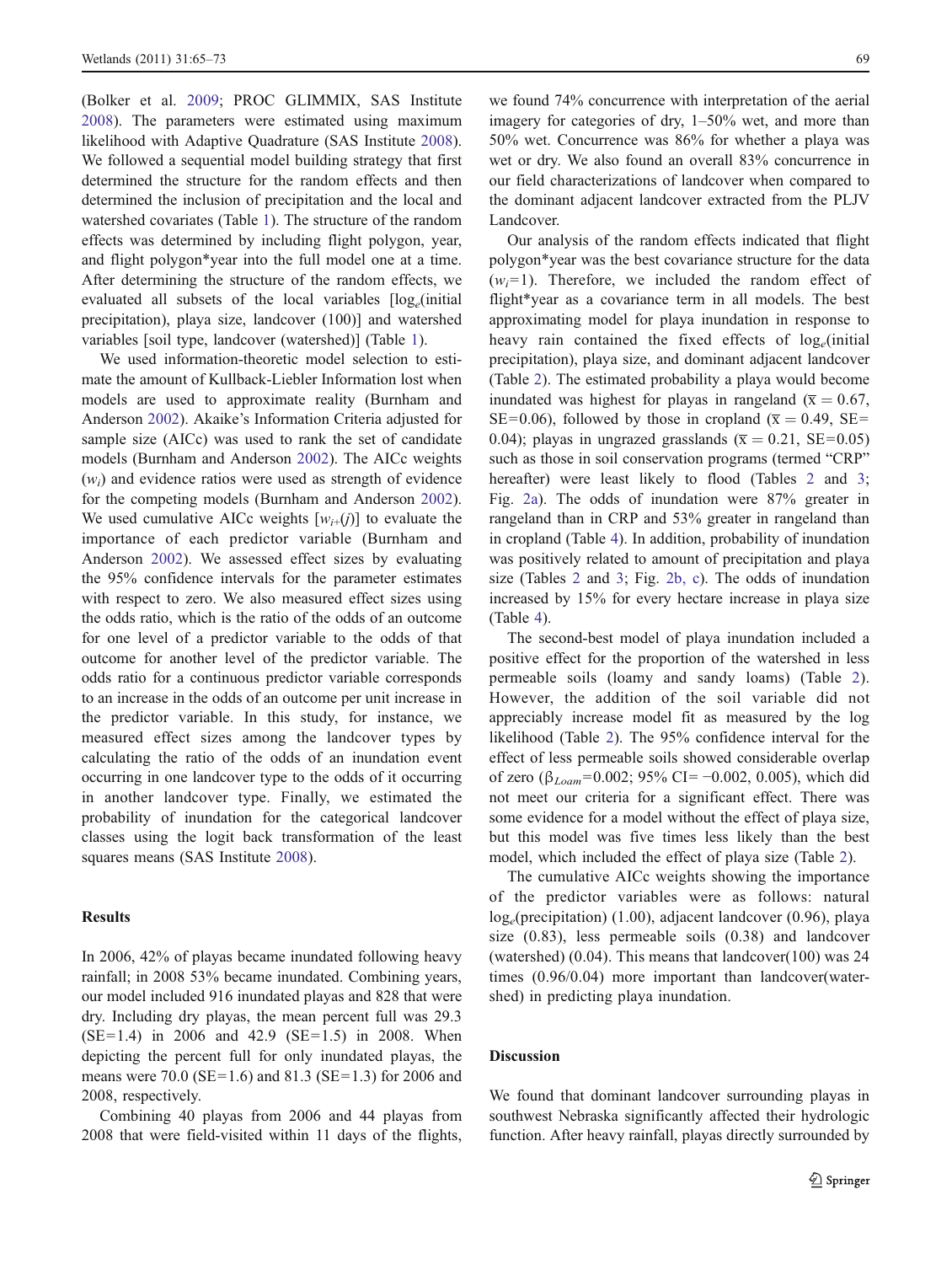<span id="page-6-0"></span>Table 2 Model selection results for effects of precipitation, playa size, surrounding landcover, and landcover and soil permeability in the watershed on the probability of playa inundation after rain in 2006 and 2008 in southwestern Nebraska. The model selection statistics are

the number of parameters  $(K)$ , log likelihood  $[Log(L)]$ , Akaike's Information Criterion corrected for sample size (AICc), AICc relative to the best model ( $\triangle$ AICc) and AICc weights (w<sub>i</sub>). All models with ΔAICc <10 are shown

| Model                                                      | K | Log(L)    | AICc   | $\triangle$ AICc | W <sub>i</sub> |
|------------------------------------------------------------|---|-----------|--------|------------------|----------------|
| $log_e(Precip)$ + Landcover(100) + Playa size              | 6 | $-1094.2$ | 2200.4 | 0.00             | 0.493          |
| $log_e(Precip)$ + Landcover(100) + Playa size + Loam       |   | $-1093.7$ | 2201.4 | 1.00             | 0.299          |
| $log_e(Precip)$ + Landcover(100)                           |   | $-1096.8$ | 2203.6 | 3.21             | 0.099          |
| $log_e(Precip)$ + Landcover(100) + Loam                    | 6 | $-1096.2$ | 2204.4 | 4.00             | 0.067          |
| $log_e(Precip)$ + Landcover(watershed) + Playa size        | 6 | $-1097.4$ | 2206.7 | 6.34             | 0.021          |
| $log_e(Precip)$ + Landcover(watershed) + Playa size + Loam |   | $-1096.8$ | 2207.7 | 7.25             | 0.013          |
| $log_e(Precip)$ + Landcover(watershed)                     |   | $-1099.9$ | 2209.8 | 9.35             | 0.005          |

tall, dense, and undisturbed grasslands characterizing soil conservation programs, primarily CRP, were less likely to become inundated than farmed playas or playas in rangeland. We also found that playas in rangeland (primarily native prairie) were more likely to become inundated than playas in cropland.

In southwestern Nebraska, many of the CRP fields are planted to non-native species that are not characteristic of mixed or shortgrass prairie. These plantings have taller stature and may have greater amounts of plant litter and higher water requirements than native species. Similar effects have been noted in other wetland systems and have been postulated to apply to playas (Melcher and Skagen [2005;](#page-9-0) Skagen et al. [2008\)](#page-9-0). Isolated pothole wetlands in Saskatchewan dried out after conversion of surrounding cropland to waterfowl nesting habitat dominated by brome grass and alfalfa (van der Kamp et al. [2003](#page-9-0)). In North Dakota, following heavy rainfall, the maximum depths of seasonal prairie pothole wetlands in native prairie exceeded those surrounded by buffer strips in cropland and those in watersheds planted to provide dense waterfowl nesting cover (Detenbeck et al. [2002](#page-9-0)). These effects could to be due to a higher density of vegetation impeding water flow to the wetlands as has been found experimentally with grass filter strips (Van Dijk et al. [1996;](#page-9-0) Abu-Zreig et al. [2004\)](#page-8-0). van der Kamp et al. ([2003\)](#page-9-0) also concluded that interception of snow by the upland vegetation and greater infiltration in the dense nesting cover areas were responsible for reducing runoff to wetlands in waterfowl nesting areas.

Playas in native prairie, cropland, or in the tall, dense, and undisturbed grasslands typifying CRP in this region may differ in other ways, such as in evapo-transpiration rates that influence the natural drawdown of the wetlands. We did not measure evapo-transpiration, but differential evapo-transpiration rates could have influenced antecedent moisture condition and drawdown rates, and the wetness of playas that we observed. Due to the higher density of vegetation found in the cropland and in CRP in our study area, this likely contributed to our findings.

In addition, the landcover types we studied may differ in soil infiltration rates. Indeed, in North Dakota, native prairie and restored grassland sites had similar runoff coefficients, watershed areas, and vegetative evapotranspiration rates, supporting the conclusion that restored areas had higher infiltration rates than native prairie, presumably because of a history of tillage (Detenbeck et al. [2002\)](#page-9-0). Although we did not directly test soil infiltration rates in our study, we looked for associations between mapped soil types and playa inundation. For instance, we hypothesized that CRP might be more prevalent on more erosive soils that were also more permeable. Indeed, infiltration rates have been related to soil particle size, among many other factors (Skagen et al. [2008](#page-9-0)). Luo et al. [\(1997](#page-9-0)) found sedimentation rates were higher for cropland playas in medium-grained soils than for those in finergrained soils. However, we were unable to demonstrate an effect of soil particle size on playa inundation in our

Table 3 Parameter estimates, standard errors (SE) and 95% confidence limits (CL) from the best approximating model for the effects of basin and watershed factors on the probability of playa inundation after rain in 2006 and 2008 in southwestern Nebraska

| Parameter                 | Estimate | <b>SE</b> | Lower 95% CL | Upper 95% CL             |
|---------------------------|----------|-----------|--------------|--------------------------|
| Intercept                 | $-1.56$  | 0.33      | $-2.47$      | $-0.64$                  |
| log <sub>e</sub> (Precip) | 2.28     | 0.21      | 1.86         | 2.71                     |
| Playa size                | 0.14     | 0.06      | 0.01         | 0.26                     |
| Cropland-100 m            | $-0.76$  | 0.19      | $-1.15$      | $-0.38$                  |
| CRP-100 m                 | $-2.04$  | 0.32      | $-2.68$      | $-1.41$                  |
| Range-100 m               |          |           |              | $\overline{\phantom{m}}$ |
| Flight*Year               | 0.14     | 0.10      | 0.03         | 0.71                     |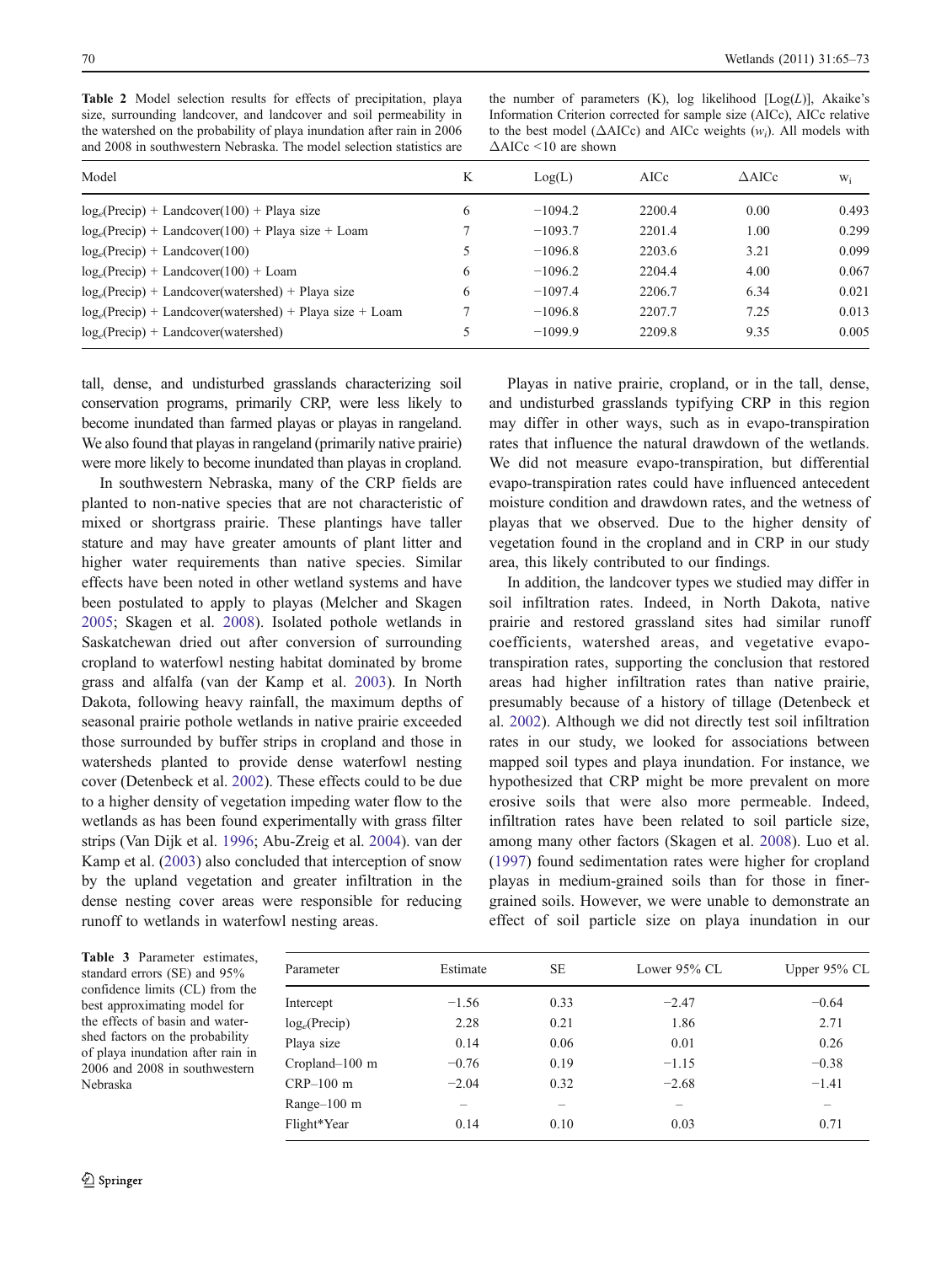<span id="page-7-0"></span>

Fig. 2 The estimated probability of inundation for playas in southwest Nebraska following heavy rain as a function of a surrounding landcover type, b playa size, shown for the rangeland cover type, and c amount of precipitation, shown for the rangeland landcover type. The bars and bold lines represent predicted probabilities from the best approximating model. The error bars represent 1 standard error and the filled areas are 95% confidence regions

Table 4 Odds ratios and 95% confidence limits (CL) from the best approximating model for the effects of basin and watershed factors on probability of inundation after rain in 2006 and 2008 in southwestern Nebraska. The Contrast column indicates the multiple comparisons of the odds ratio for the categorical effect of adjacent landcover

| Parameter       | Contrast | Odds<br>ratio | Lower $95%$<br>CL. | Upper $95%$<br>CL. |
|-----------------|----------|---------------|--------------------|--------------------|
| $log_e(Precip)$ |          | 9.80          | 6.44               | 14.92              |
| Playa size      |          | 1.15          | 1.01               | 1.29               |
| <b>CRP</b>      | Cropland | 0.28          | 0.16               | 0.48               |
| Cropland        | Range    | 0.47          | 0.31               | 0.69               |
| <b>CRP</b>      | Range    | 0.13          | 0.06               | 0.25               |

models, suggesting that disturbance to soils or other factors may be relatively more important. van der Kamp et al. [\(2003](#page-9-0)) asserted that the differences in hydrology among wetlands observed in their study were not due to soil particle size, but these data were not presented. Alternatively, our ability to detect an effect of soil type might have been reduced by modeling the extent of the playa watersheds in our study or by the coarseness of scale in the SSURGO data. Due to the paucity of studies explicitly testing the interactions between soil type and runoff, we recommend that future studies continue to consider both soils and landcover.

Our findings indicate that playas are similar to prairie pothole wetlands in that uplands in conservation programs tend to show reduced levels of runoff in comparison to native prairie sites. Our data indicated that dominant landcover at the local scale had a larger effect on playa inundation than dominant landcover at the watershed scale. This suggests that even narrow buffers of native vegetation may have an important influence on playa hydrology. Because we studied playas primarily in large tracts of planted grassland, rather than playas specifically surrounded by buffer strips, future studies should investigate how playas in various configurations of buffer habitat respond to rainfall. In addition, future work should examine the variation among buffered playas based on the seedmixes used as well as management practices applied and the stature and density of vegetation.

Sedimentation threatens the persistence of wetlands in agricultural landscapes, as evidenced in playas (Luo et al. [1997](#page-9-0); Smith [2003;](#page-9-0) Skagen et al [2008\)](#page-9-0) and prairie potholes (e.g., Gleason and Euliss [1998](#page-9-0)). Gleason and Euliss [\(1998](#page-9-0)) summarized the effect well, noting that sedimentation shortens the "topographical lives" of prairie pothole wetlands. Sedimentation is considered the primary threat to playas. Luo et al. [\(1997](#page-9-0)) estimated that playas in agricultural landscapes had lost the entirety of their wetland volume on average, in contrast to approximately one-third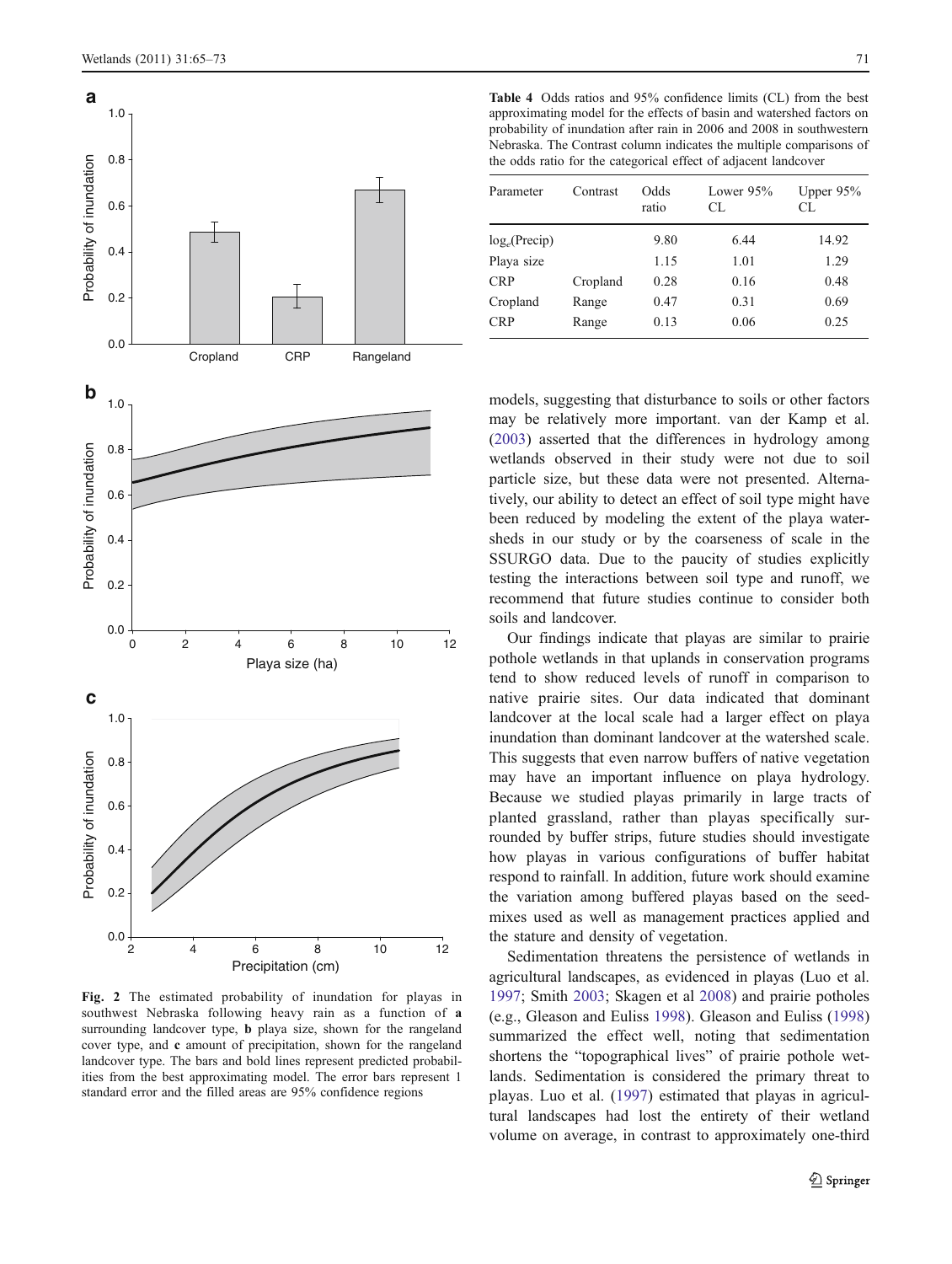<span id="page-8-0"></span>volume loss for playas in grasslands. In addition, sediments can inhibit the emergence of both invertebrates and wetland plant seeds (Gleason et al. [2003\)](#page-9-0).

Erosion on cropland has declined since implementation of the Farm Bill, and wetland losses on agricultural lands have slowed during the same timeframe (NRCS [2003](#page-9-0); Brady 2005). CRP and other soil conservation programs surely play a critical role in conserving wetlands in agricultural landscapes. Furthermore, CRP is welldocumented for providing important benefits for wildlife (Dunn et al. [1993](#page-9-0); Best et al. 1997; Ryan et al. [1998;](#page-9-0) Heard et al. [2000;](#page-9-0) Haufler [2005](#page-9-0)), particularly nesting waterfowl (e.g., Reynolds et al. [2001](#page-9-0); Kantrud [1993\)](#page-9-0). We also found that dabbling duck and landbird abundance on playas during migration increased with the proportion of the surrounding landscape in CRP (Cariveau and Pavlacky unpublished report 2009). Birds may use CRP grasslands directly for foraging opportunities or for roosting cover, or there may be indirect effects of CRP in a landscape otherwise dominated by agriculture. For instance, Naugle et al. [\(1999](#page-9-0)) found Black Terns (Chlidonias niger) were more abundant in prairie pothole wetlands with more grassland surrounding them, postulating that there may have been indirect effects of grassland on the water quality and invertebrate levels in the wetlands of the area. Our finding of reduced inundation probabilities of wetlands located in conservation program areas suggest that conservation practitioners consider wetland function in project design and implementation (see also Burger [2006;](#page-9-0) Skagen et al. [2008](#page-9-0)).

#### Management Implications

This study highlighted the conservation significance of playas in native prairie, which had the highest probability of flooding and providing wetland conditions after heavy rainfall. Farmed playas are at risk of being filled in by sedimentation, which reduces water holding capacity and ultimately destroys playas (Luo et al. [1997](#page-9-0); Smith [2003](#page-9-0)). Retiring these playas from farming, restoring wetland volume by removing accumulated sediments, and planting appropriate buffers around them are effective wetland conservation measures. In addition, soil conservation programs such as CRP can improve waterfowl and landbird habitat at the landscape scale. However, playas in soil conservation programs were less likely to become inundated after heavy rainfall, suggesting increased soil infiltration or taller vegetation in these areas impeded overland flow or increased evapo-transpiration. The modification of practices within the CRP could enhance the performance of this program for playa wetlands. Of critical importance is planting an appropriate mix of species native to the shortgrass and/or mixed-grass prairie. Native grass species

appropriate for southwest Nebraska include native grama grasses, western wheatgrass, and buffalo grass. The addition of native forbs would also be beneficial for wildlife. In addition, disturbance of these plantings with practices used in native rangeland management, such as fire and/or grazing, could also create more natural vegetative structure. In summary, when designing and managing buffers or conservation program areas containing wetlands, conservation practitioners should mimic native prairie conditions to maximize inundation potential.

Acknowledgments The Nebraska Game and Parks Commission (NGPC) and the PLJV funded this project from the USFWS State Wildlife Grant Program and Conoco-Phillips, respectively. We thank NGPC biologists Douglas Ekberg, Mike Fritz, Tim Hermansen, Emily Munter, and Sarah Rehme; Kelsi Niederklein of Pheasants Forever; and RMBO staff Crystal Bechaver, Jennifer Blakesley, Luke Caldwell, Cliff Cordy, Derek Hill, Lacrecia Johnson, Marie-Melissa Kalamaras, Sarah Manor, Christopher Nicholson, Larry Snyder, Rob Sparks, Emily Steel, and Eric Sytsma for their hard work on this project. We thank Jacob Erdman at the USFWS Great Plains GIS Partnership and Megan McLachlan at PLJV for their assistance with aerial photography interpretation and GIS data analysis. We thank Nadine Bishop and Claudia Stevenson of the NRCS for hand-delineating playa watersheds and supporting a field surveyor, respectively. We thank Joel Jorgensen, Mike Gilbert, Tim McCoy, Ritch Nelson, and Mark Vrtiska for comments on drafts of this manuscript.

#### References

- Abu-Zreig M, Rudra R, Lalonde M, Whitely H, Kaushik N (2004) Experimental investigation of runoff reduction and sediment removal by vegetated filter strips. Hydrological Processes 18:2029–2037
- Baar L, Matlock RS, Johnson WP, Barron PB (2008) Migration chronology of waterfowl in the Southern High Plains of Texas. Waterbirds 31:394–401
- Best L, Campa H, Kemp K III, Robel R, Ryan M, Savidge J, Weeks H Jr, Winterstein S (1997) Bird abundance and nesting in CRP fields and cropland in the midwest: a regional approach. Wildlife Society Bulletin 25(4):864–877
- Beyer HL (2004) Hawth's Analysis Tools for ArcGIS. [http://www.](http://www.spatialecology.com/htools) [spatialecology.com/htools](http://www.spatialecology.com/htools).
- Birdsall SS, Florin J (1998) Regional Landscapes of the United States and Canada. Accessed online 6/5/09 at [http://countrystudies.us/](http://countrystudies.us/united-states/geography.htm) [united-states/geography.htm](http://countrystudies.us/united-states/geography.htm)
- Bolen EG, Smith LM, Schramm HL Jr (1989) Playa lakes: prairie wetlands of the Southern High Plains. Bioscience 39:615–623
- Bolker BM, Brooks ME, Clark CJ, Geange SW, Poulsen JR, Stevens MHH, White JSS (2009) Generalized linear mixed models: a practical guide for ecology and evolution. Trends in Ecology and Evolution 24:127–135
- Bowen KD, Beever EA, Gafvert UB (2009) Improving the design of amphibian surveys using soil data: a case study in two wilderness areas. Natural Areas Journal 29:117–125
- Bowen MW, Johnson WC, Egbert SL, Klopfenstein ST (2010) A GISbased approach to identify and map Playa Wetlands on the High Plains, Kansas, USA. Wetlands 30:675–684
- Brady SJ (2005) Highly Erodible Land and Swampbuster Provisions of the 2002 Farm Act in Fish and wildlife benefits of Farm Bill